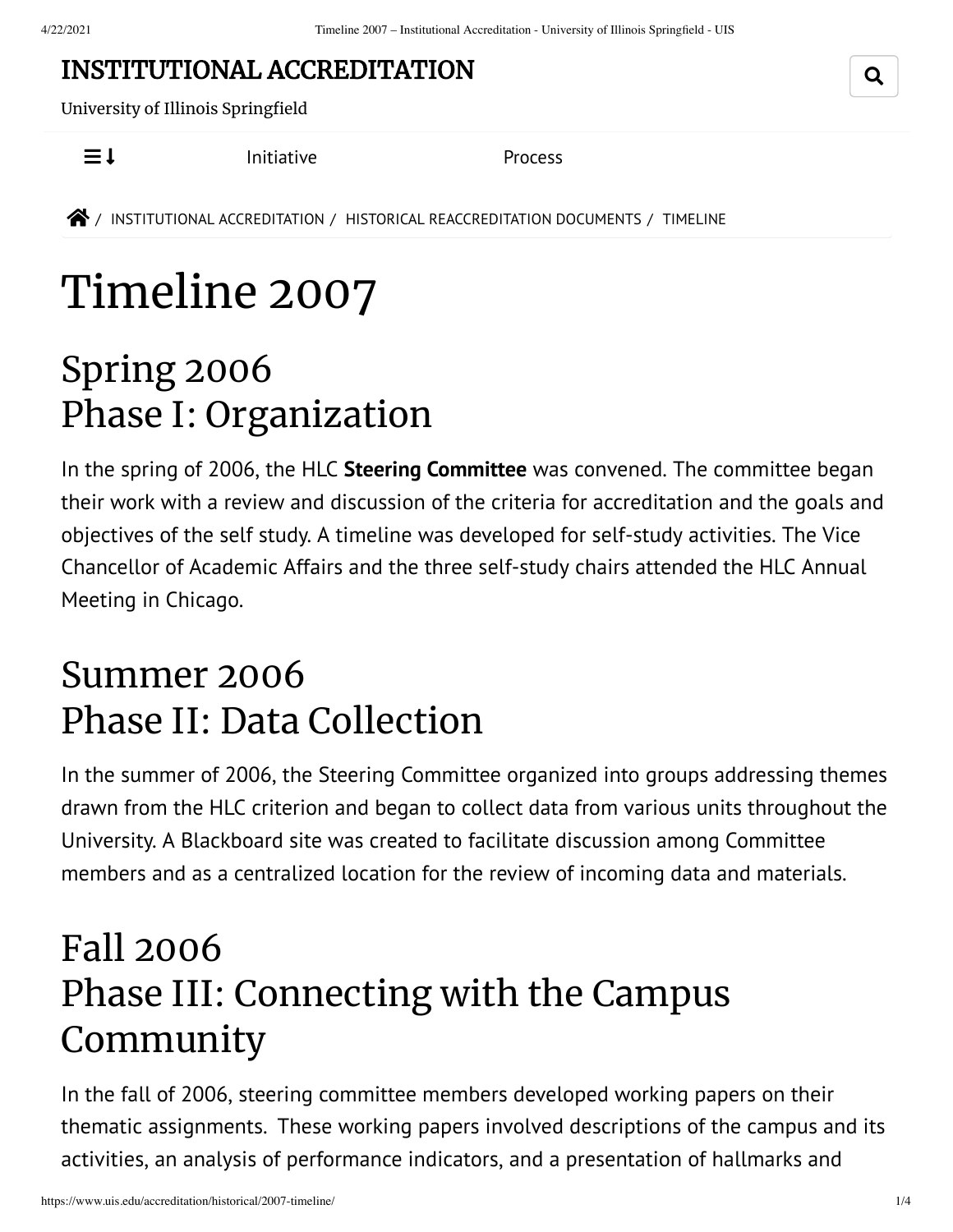challenges in the thematic areas. In October and November, a panel of steering committee members presented their findings to the campus community in four open forums. The campus community was invited to have lunch, listen to the findings of the panel members and provide feedback to the self study process. Each forum revolved around on one element of the UIS mission so that discussions could be focused. These discussions were recorded and transcribed; 147 members of the campus community attended these open forums.

### Spring 2007 Phase IV: Document and Website Development

In early spring of 2007, the self-study chairs and the reaccreditation coordinator began to prepare a draft of the self-study report and develop the reaccreditation website.

### Spring 2007 Phase V: Review and Conversation

In the mid-spring of 2007, the draft of the self-study report was first reviewed by the steering committee and was released to the campus community. The reaccreditation website was released to the public at this time also. Two open forums were scheduled to collect feedback from the campus community.

### Spring-Summer 2007 Phase VI: Incorporation of Campus Feedback

In the late spring and early summer of 2007, feedback from the campus community was incorporated into the self-study report. A final draft and supporting documents were submitted to the HLC and Site Visit Team in late summer. The development of the website and electronic resource room continued through this time period.

## Fall 2007 Phase VII: Preparation for Site Visit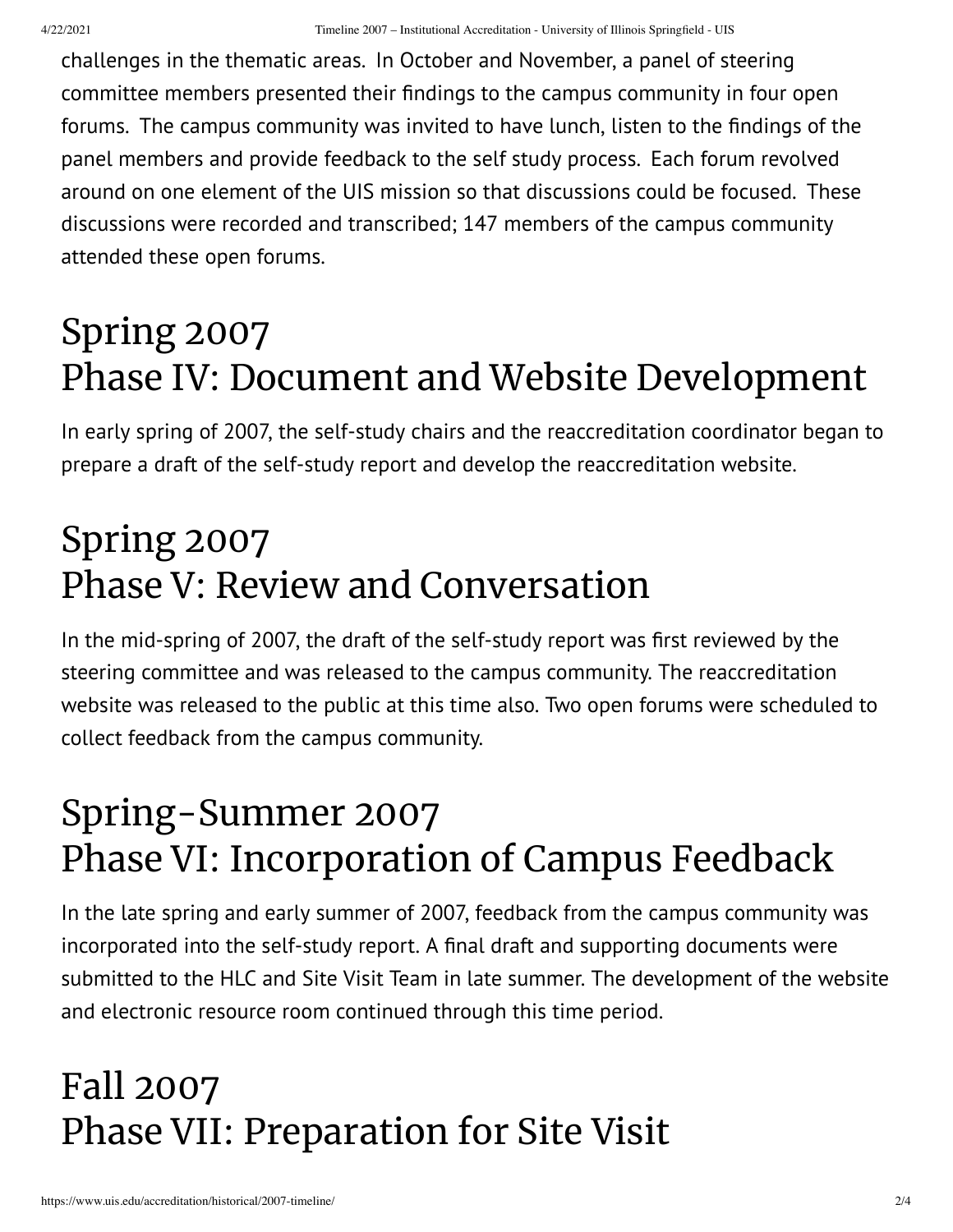The site visit took place on October 22, 23, and 24, 2007. In preparation for the site visit, UIS sought Third Party Comments from the surrounding community.

#### <span id="page-2-0"></span>**Institutional [Accreditation](https://www.uis.edu/accreditation/)**

| About                              | ≻ |
|------------------------------------|---|
| Assurance Argument                 |   |
| Departmental/Program Accreditation |   |
| Quality Initiative                 |   |
| Contact                            |   |
| Site Map                           |   |
| Get in touch:                      |   |
| $2(217)$ 206-7407                  |   |

University of Illinois Springfield One University Plaza Springfield, Illinois 62703-5407 217-206-6600